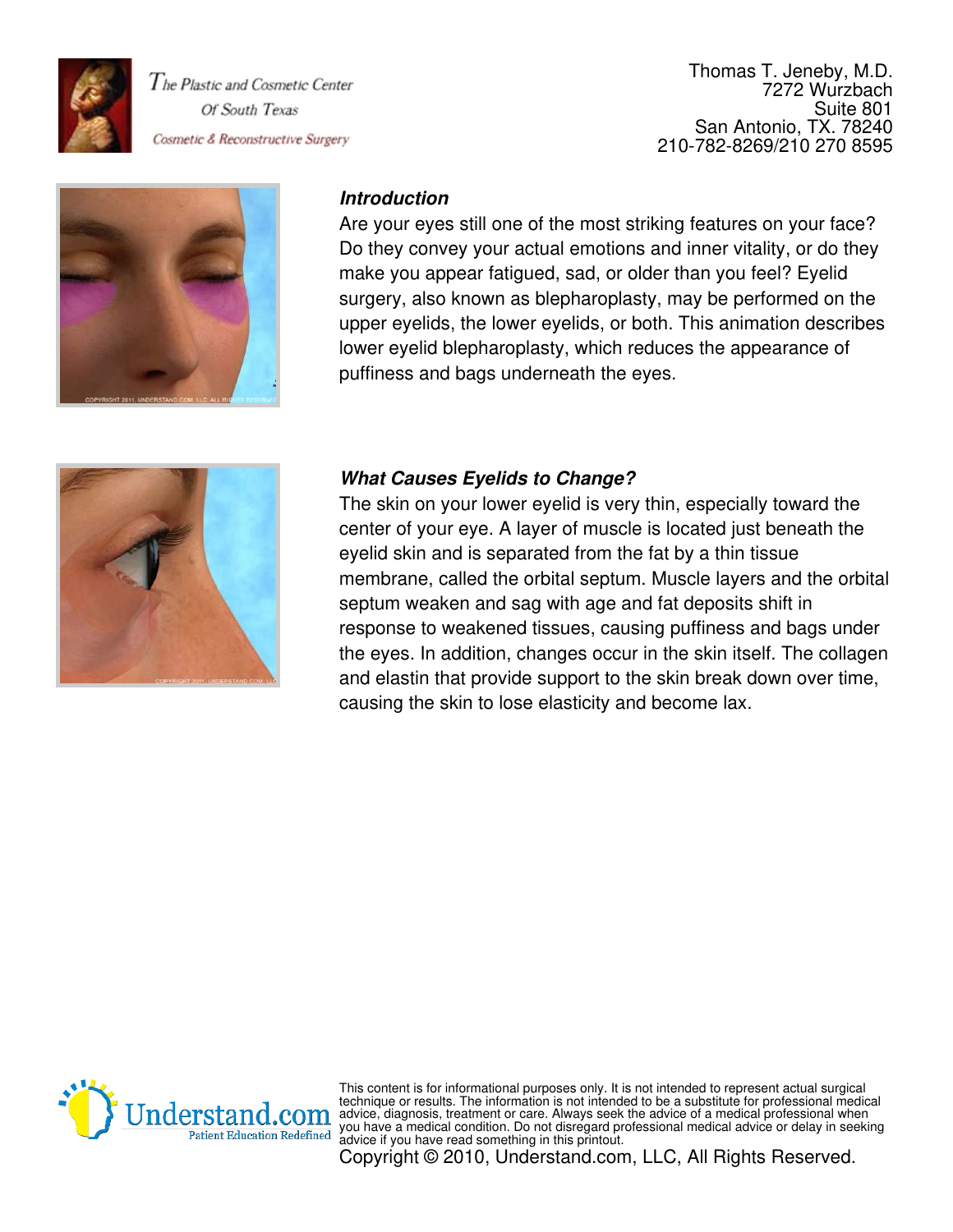

Thomas T. Jeneby, M.D. 7272 Wurzbach Suite 801 San Antonio, TX. 78240 210-782-8269/210 270 8595



### **Procedure Variations**

There are two variations of the procedure for removing or repositioning fat deposits from beneath the eyes: outside and inside lower eyelid surgery. For those who have excess skin beneath the eyes, the outside lower eyelift, also called transcutaneous lower blepharoplasty, is appropriate. This variation is performed with incisions on the outside of the lower eyelid and removes excess skin and sometimes muscle tissue in addition to fat deposits beneath the eyes. An inside lower eyelid lift, also called transconjunctival blepharoplasty, involves a single incision inside the eyelid in the thin membrane that lines the inside of the eyelid, called the conjunctiva. This procedure is appropriate for patients with fatty deposits and little or no excess skin in the lower eyelids.



#### **Preparation**

Lower eyelid surgery is most commonly performed under general anesthesia, which causes you to sleep during the procedure.

 Alternatively, you may be given local anesthesia with sedation, in which the eyelids and surrounding areas are numb and you are relaxed but may not be asleep. Protective, plastic shields, similar to contact lenses, may be applied to your eyes.



This content is for informational purposes only. It is not intended to represent actual surgical technique or results. The information is not intended to be a substitute for professional medical advice, diagnosis, treatment or care. Always seek the advice of a medical professional when you have a medical condition. Do not disregard professional medical advice or delay in seeking advice if you have read something in this printout.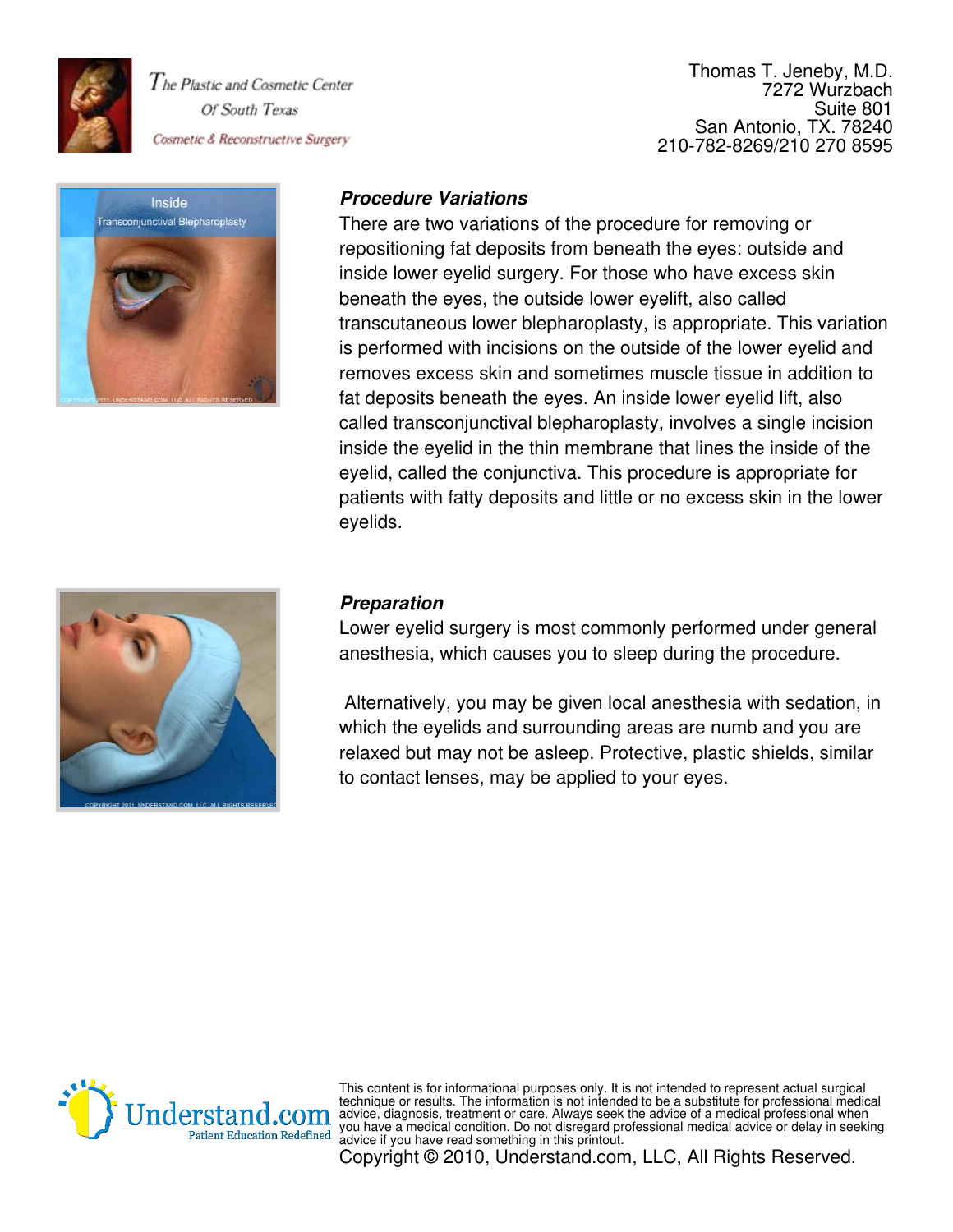

Thomas T. Jeneby, M.D. 7272 Wurzbach Suite 801 San Antonio, TX. 78240 210-782-8269/210 270 8595



# **Outside Lower Eyelid Procedure**

During an outside lower eyelid procedure, incision guidelines may be drawn just beneath the eyelashes of the lower eyelid to ensure that the resulting scar will be as inconspicuous as possible. Your surgeon will make an incision and expose the underlying muscle. Another small incision will be made in the muscle layer and the skin and muscle will be separated from the underlying orbital septum. Your surgeon will carefully open the orbital septum to expose the three orbital fat deposits of the lower eyelid. These fat deposits will be removed or repositioned to reduce puffiness under the eyes. Finally, excess skin and, if needed, small portions of muscle are removed from the outer eyelid to eliminate bags under the eyes, and the incisions are closed with either absorbable or non-absorbable sutures.



#### **Inside Lower Eyelid Procedure**

The inside lower eyelid procedure consists of an incision inside the lining of the lower eyelid. Your surgeon will gently pull the lower eyelid away from the eye and make a small incision in the conjunctiva, exposing the three orbital fat deposits. Each fat deposit will be removed to reduce puffiness under the eyes. Your surgeon may choose to close the incision with sutures, but sutures may not always be necessary.



This content is for informational purposes only. It is not intended to represent actual surgical technique or results. The information is not intended to be a substitute for professional medical advice, diagnosis, treatment or care. Always seek the advice of a medical professional when you have a medical condition. Do not disregard professional medical advice or delay in seeking advice if you have read something in this printout.